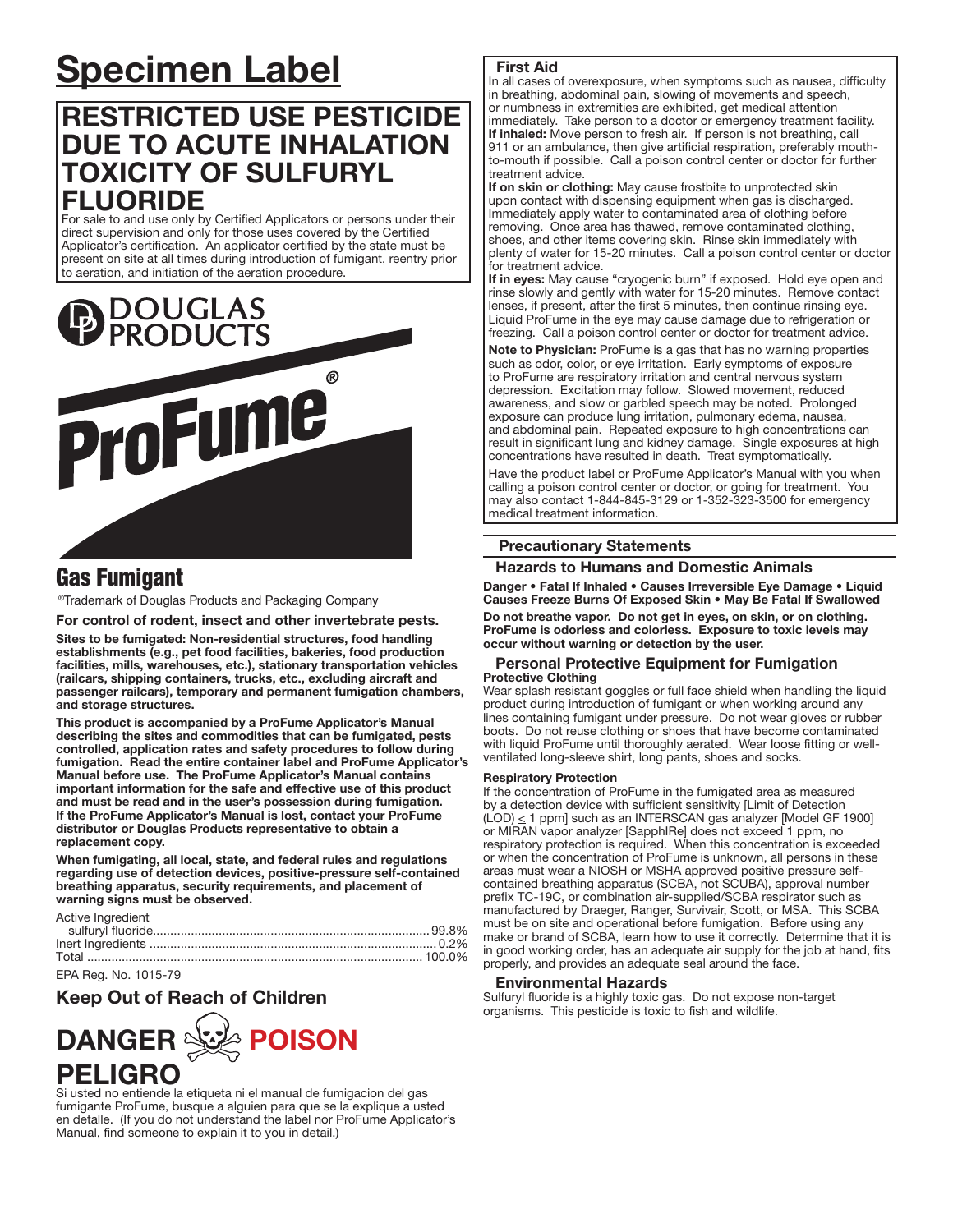## Physical or Chemical Hazards

Sulfuryl fluoride is a colorless, odorless toxic gas. ProFume cylinders are under pressure and must not be stored near heat or open flame. Exposures to temperatures above 158°F will cause a fusible plug to melt and the contents will be released. Under high heat conditions (temperatures above 752°F), ProFume can decompose into sulfur dioxide (SO<sub>2</sub>), hydrofluoric acid (HF), and other decomposition products. Hydrofluoric acid is highly reactive and can corrode or damage many materials including metals, glass, ceramic finishes, fabrics, etc. Extinguish all flames including pilot lights of furnaces, hot water heaters, dryers, gas refrigerators, ranges, ovens, broilers, etc. Turn off or unplug all electrical heating elements such as those in heaters, dryers, etc., that represent a reasonable risk of a heat source that is at or near 752°F. Shut off automatic switch controls for appliances and lighting systems that will be included in the space to be fumigated. Contact your local gas company to determine what procedures should be followed in your area for shutting off natural gas or propane service. Gas service should be shut off at the main service valve. Sulfuryl fluoride can react with strong bases such as some photo developing solutions.

ProFume cylinders must never be transported by aircraft under any circumstance.

## Refer to the ProFume Applicator's Manual for additional precautionary information and Directions for Use.

Notice: Read the entire label. Use only according to label directions. Before using this product, read Warranty Disclaimer, Inherent Risks of Use and Limitation of Remedies elsewhere on the label. If terms are unacceptable, return at once unopened.

In case of emergency endangering health or the environment involving this product, call 1-844-845-3129 or 1-352-323-3500.

Agricultural Chemical: Do not ship or store with food, feeds, drugs or clothing.

## Directions for Use

It is a violation of Federal law to use this product in a manner inconsistent with its labeling.

Read all Directions for Use carefully before applying.

## Storage and Handling

Do not contaminate water, food, or feed by storage.

Cylinder Storage: Storing indoors in occupied areas in buildings is not recommended. Store in an adequately dry, cool, well ventilated secured and locked area. Post as a pesticide storage area. All cylinders (full, partially full, or empty) should be stored in an upright (vertical) position with safety caps and protective bonnets securely in place. Secure ProFume cylinders to prevent being knocked over during storage, transport, weighing, and fumigant release. Secure in a manner that does not deface the label. Various state and local authorities may regulate the storage of ProFume. Be certain to check with the appropriate authorities in your area.

If cylinders are stored in an enclosed area without proper ventilation, the area must be tested for leaks using an Interscan or Miran analyzer, or similar device of sufficient sensitivity, so persons entering or working in the general area will not be exposed to concentrations of ProFume >1 ppm. Contact your state and local authorities for additional guidelines.

Transportation of Cylinders: Transport cylinders capped and secured in an upright position. On public roads, transport securely only in an upright position. During transport, special care must be taken to prevent rough handling or mechanical shock such as dropping, bumping, dragging, or sliding. Also, dip tubes can be broken due to sharp blows and shocks if the cylinder is on its side. Never transport unsecured cylinders without preventing their excessive movement. Never suspend or lift cylinders by the valve. Loose cylinders can become airborne and cause significant damage in an accident.

Do not transport cylinders in closed vehicles where the same common airspace is occupied by personnel. Never transport ProFume cylinder by aircraft.

Do not remove valve protection bonnet and safety cap until immediately before use. Replace safety cap and valve protection bonnet when cylinder is not in use.

When cylinder is empty, fully close the valve, and replace the safety cap and protection bonnet before returning to the Profume distributor and subsequent supplier. Only Douglas Products is authorized to refill cylinders. Do not use cylinders for any other purpose.

## Storage and Handling (Cont.)

Leak Procedures: Evacuate immediate area of leak. Use a NIOSH or MSHA approved positive pressure self-contained breathing apparatus (SCBA, not SCUBA) or combination air-supplied/SCBA respirator, such as manufactured by Draeger, Ranger, Survivair, Scott, or MSA, for entry into affected areas to correct problem. Move leaking or damaged cylinder outdoors or to an isolated location, observing strict safety precautions. Work upwind if possible. Do not permit entry into leakage area by unprotected persons until concentration of fumigant is determined to be 1 part per million (ppm) or less, as determined by a detection device with sufficient sensitivity such as an INTERSCAN gas analyzer [Model: GF 1900] or MIRAN vapor analyzer [SapphIRe].

Pesticide Disposal: Promptly return all empty cylinders to the supplier of ProFume. All unused or unwanted partially used cylinders must be returned to the supplier of ProFume. Follow proper cylinder handling directions above. Supplier must return all cylinders to Douglas Products and Packaging, Pittsburg, California facility.

Pesticide wastes are toxic. Improper disposal of excess pesticides is a violation of Federal law. If these wastes cannot be disposed of by use according to label instructions, consult your State Pesticide or Environmental Control Agency or Hazardous Waste office nearest your location.

## General Information

#### Restricted Use Pesticide

ļ

Carefully read the container label and ProFume® gas fumigant Applicator's Manual before using this product. Do not use this product without the Fumiguide® Program for ProFume. The ProFume Fumiguide is a computer program available to calculate safe and effective levels of ProFume for fumigating structures and commodities. Never allow untrained individuals to use ProFume.

#### Prior to fumigation, read the Applicator's Manual carefully. Notify appropriate owners, employees, and/or operators at the facility where the fumigation will occur, and provide relevant safety and health information to local fire and rescue officials for use in the event of an emergency.

Do not connect cylinders to introduction equipment until all fumigation warning signs have been posted and the space to be fumigated is clear of people, non-target animals and secured.

## Compressed Gas Hazards

The release of high pressure fumigant can be forceful and there is potential for personal injury. Care must be exercised when fumigating, especially tarped commodities, so that the fumigant is not released too rapidly and "balloons" the tarp off of the restraining sand or water snakes. A fog-out can also occur if the fumigant is released too rapidly, cooling the air temperature below the dew point. This is avoided by following the instructions in the ProFume Applicator's Manual.

The rapid discharge of ProFume through introduction equipment will result in cooling parts of the equipment and the cylinders. Contact with the cooled equipment can cause frostbite.

ProFume is a highly hazardous material and should be used only by individuals knowledgeable of its chemical hazards and trained in the use of required respiratory equipment, detection devices, emergency procedures, and proper use.

Two persons trained in the use of this product, at least one being an applicator certified by the state, must be present on site at all times during introduction of the fumigant, reentry prior to aeration, initiation of the aeration procedure, and when testing for reentry after aeration (if aerated in an enclosed space).

#### After fumigation, it is essential no occupant reenter the fumigated space until the fumigant has been aerated and the space has been fully tested and cleared for reentry.

Only a detection device of sufficient sensitivity (LOD  $\leq$ 1 ppm), such as the INTERSCAN gas analyzer [Model GF 1900] or MIRAN vapor analyzer [SapphIRe], can be used to confirm a concentration of ProFume of ppm or less. The Interscan gas analyzer GF 1900 must be calibrated within one month prior to use as a detection device. All other approved detection devices must be calibrated according to manufacturer recommendations. The concentration of ProFume must be monitored throughout the structure in the breathing zone. The structure or enclosure must remain posted for fumigation until cleared for reentry.